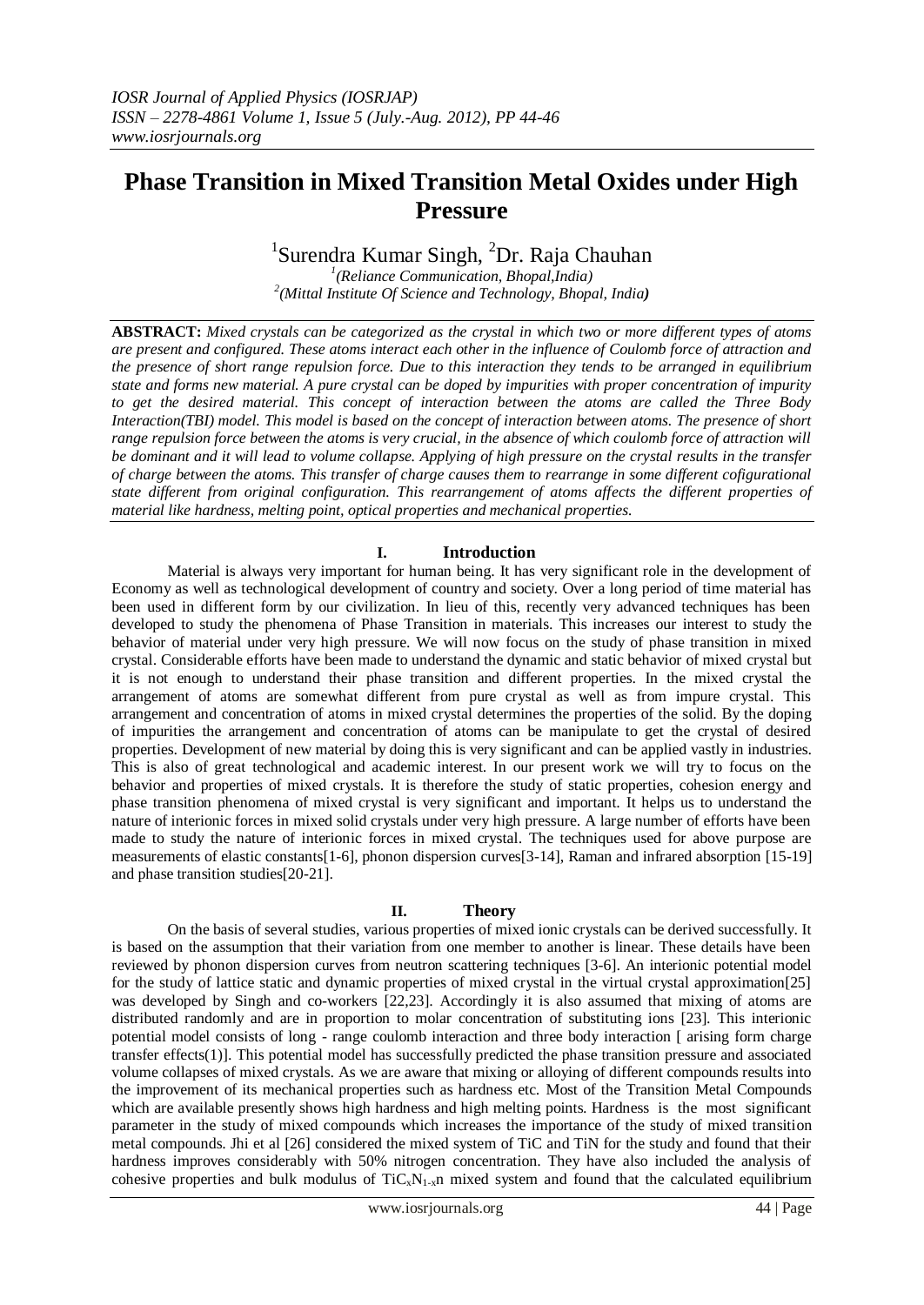volume of the TiC<sub>x</sub>N<sub>1-x</sub>alloy obeys the Vegard's law [ Veq(x) = xVeqTic+(1-x)VeqTiN]. After the study it has been found that the mixed system of  $TiC_xN_{1-x}$  is stable in complete range of carbon concentration and its bulk modulus increases with the increase in concentration of Nitrogen.

In the mixed crystals spatial arrangement depends on the molar concentration of impurity in the host solid without disturbing its lattice topology. After the X-ray analysis it is found that mixed ionic crystals are the mixture of pure components and they are truly crystalline. Whenever there is change in concentration from one pure member to another, their lattice constant also changes linearly. Thus unlike glasses any disorder in mixed crystal is configurational. The mixed crystal can also be classified as the intermediate between the perfect and disordered solids. Mostly the properties of the mixed crystals varies linearly with the variation of their components, which is verified by the measurement of unique lattice constants in all types of mixed crystals. The effect of three body interaction(TBI) concept in a mixed crystal is also very significant. This is because due to presence of doped atom B<sup>-</sup> in system. These TBI therefore are expected to play an important role in most of the properties between the ions of B<sup>-</sup> and C<sup>-</sup>. The interionic potential model for mixed crystal under consideration is based on the assumption that the lattice  $Ab_xC_{1-x}$  system is composed of pseudo unit cells [24]. In this sites corresponding to one sub lattice is occupied by atom A and other sub lattice is occupied by both  $[=(1-x)B$  and C=[xC] atoms. By this way the periodicity of lattice is maintained.

To describe the interaction between different ions in the mixed crystal, we have assumed the following points [22,23].

- 1. The symmetry of the mixed crystal system remains the same as that of host crystal.
- 2. The change in force constants is small.
- 3. The short range interactions are effective up to second- neighbor ions.
- 4. The atoms are hold together with harmonic elastic forces without any internal strains within the crystal.

These assumptions are consistent with the virtual approximation of

mixed crystal [25]. From the experimental investigations [24,27] it is clear that such approximations can explain the elastic and phonon properties of mixed crystals property. The interaction potential of host and mixed crystal corresponding to an interionic separation  $r_{ij}$  can be written as follows:<br>"(1)" U(r) = - $\Sigma Z_z Z_e^r r_{ii}^{-1} + \Sigma Z_z Z_e^r r_{ii}^{-1}$  fm(r) +  $\Sigma c_i r_{ii}^{-6}$  +  $\Sigma d_i r_{ii}^{-1}$ 

$$
``(1)"\ \dot{U}(r) = -\sum Z_i Z_j e^r r_{ij}^{-1} + \sum Z_i Z_j e^2 r_{ij}^{-1} \ \text{fm}(r) + \sum c_{ij} r_{ij}^{-6} + \sum d_{ij} r_{ij}^{-1}
$$

$$
+ \Sigma b \beta_{ij} \exp[(r_i + r_j - r_{ij})/\rho]
$$

In the above equation the first term is coulomb energy. Second term represents the three body interaction which arises from the charge transfer effect[1] between the adjacent ions. The TBI parameter fm(r ) is dependent on the overlap integrals [28,29] and its functions from of mixed crystal can be written as follows: "(2)"  $f_m(r) = (1-x) f_1(x) + x_2 f_2(x) + (1-x) f_1(x) + f_2(r)$ "

Where the function  $f_a$  ( $\alpha$  = 1,2) corresponds to the two types of crystals and denoted by "(3)" fa(r) = f<sub>0</sub> exp ( $-r_a/\rho_a$ )

The third and fourth term in eq. (1) represents the vanderwall energy (vdW) with  $C_{ij}$  and  $d_{ij}$  as vdW coefficient due to dipole-dipole(d-d) and dipole-quadrupole (d-q) interactions. These coefficients are calculated from the SKV method[30]. For the mixed crystals their linear variation can be expressed as follows. m (2)

"(**4**)" 
$$
C_{ij}^{m} = (1-x)C_{ij}^{(1)} + x C_{ij}^{(2)}
$$
  
"(**5**)"  $d_{ij}^{m} = (1-x)d_{ij}^{(1)} + xd_{ij}^{(2)}$ 

According to the framework of Hafemeister and Flygare (HF) potential [31] the last term in Eq. (1) is the short range overlap energy, Here Bij are the pauling coefficients, P is the probability of interaction between different type of atoms,  $b_{\alpha}$  and  $\rho_{\alpha}$  are the short range parameters,  $r_i$  and  $r_j$  represemts the ionic separation between two interacting ions i and j. From the equation (1) we can say that our present interionic potential model depends on only three parameters b,  $\rho$  and fm(r) for the host crystals. These parameters are determined from the equilibrium condition and elastic constants. However for mixed crystals the parameters can be derived from host solids followed by Vegard' law.

The interionic potential model discussed above can also be applied to derive the harmonic and anharmonic elastic constants, which can be derived from second- order derivative of potential energy given by Eq  $(1)$ 

with the help of homogeneous deformation [31]. We have studied the elastic behavior of mixed crystals  $TiC_xN_1$ .  $_{x}$ , TiO<sub>x</sub>N<sub>1-x</sub> and TiC<sub>x</sub>O<sub>1-x</sub> which are important in technological development and fast ionic conduction. These crystals crystallizes in NaCl and CsCl structures.

### **III. Results And Discussion**

We have studied the properties of intermetallic compounds  $\text{TiC}_{x}N_{1-x}$ ,  $\text{TiC}_{x}N_{1-x}$  and  $\text{TiC}_{x}O_{1-x}$  using our present model. The compounds are considered to be in the NaCl phase, in which transition metal atoms M substituted by N atoms in the present structure [26]. The optimized lattice constants are shown to be in good agreement with the corresponding experimental data. When M component changes form C to N, it decreases the